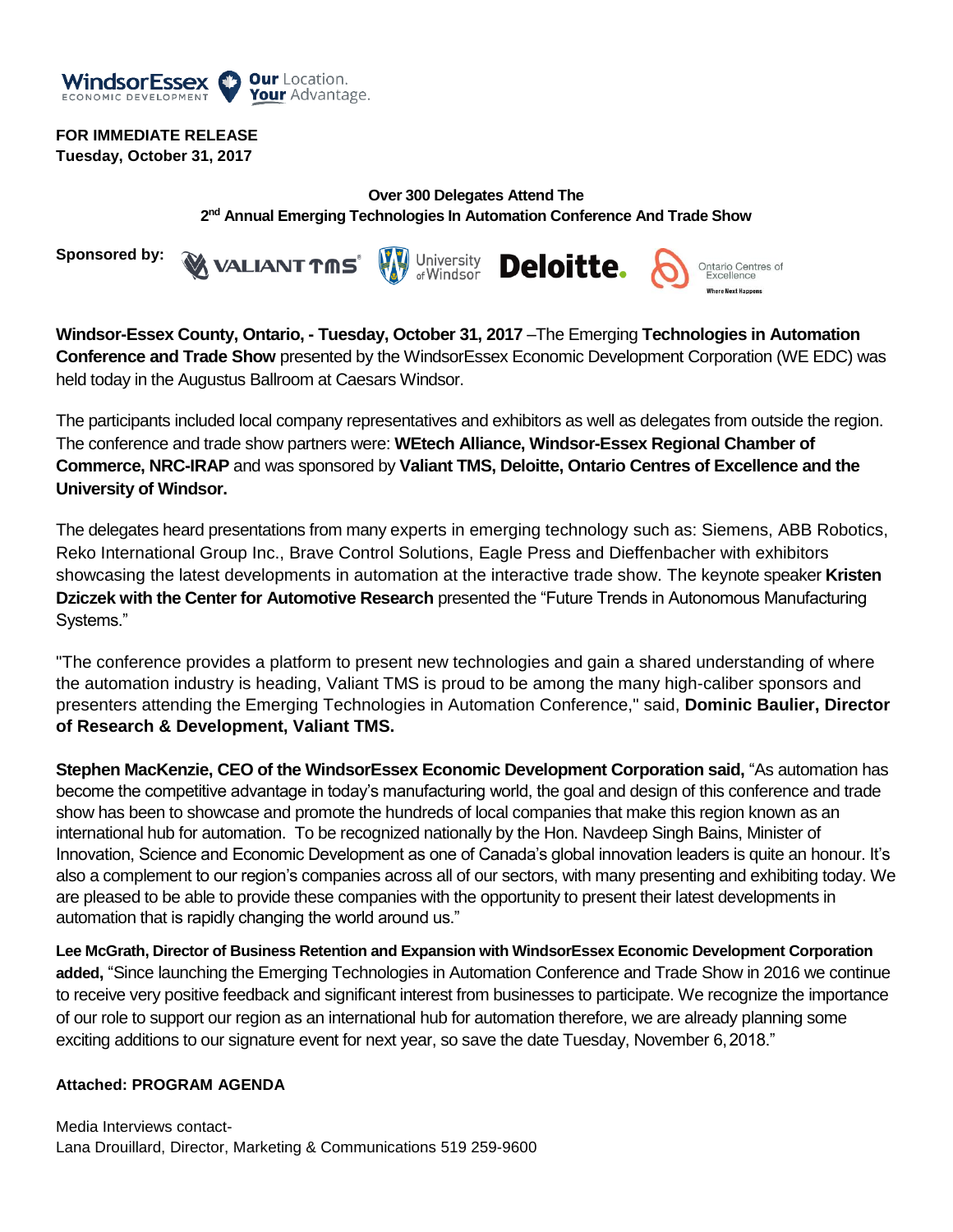# Windsor well-positioned to benefit from emerging technologies in manufacturing

Windsor well-positioned to benefit from emerging technologies in manufacturing

DAVE WADDELL, WINDSOR STAR

Published on: October 31, 2017 | Last Updated: October 31, 2017 8:24 PM EDT



at Caesars Windsor on Oct. 31, 2017. DAX MELMER / WINDSOR STAR

It would seem Gummy Bears and the automotive industry would have little in common. However, a visual inspection system developed by Windsor software firm Radix to spot flaws in metal automotive pieces is proving equally adept at doing the same during production of the popular candy.

"It's been huge for Dare (Foods) because they don't have to shut down their production line that makes a tray of Gummy Bears about every eight seconds," said Shelley Fellows, Radix's vicepresident of operations and a co-founder of the firm with her husband, Ross Rawlings.

"It tells them when they have miss-shaped candy and prevents their trays from literally getting gummed up.

"It saves time and money."

The Gummy Bear story is just an example of how the emergence of new technology can be used in industries and in ways no one anticipates.

Trying to help local companies anticipate the effects of such disruptive advances is one reason why the WindsorEssex Economic Development Corporation launched the Emerging Technologies in Automation Conference and Trade Show last year.

This year's conference at Caesar's Windsor attracted close to 300 people Tuesday from the technology and manufacturing fields.

"We want our local industry to be at the forefront of innovation rather than be a victim of it," said development corporation CEO Stephen MacKenzie.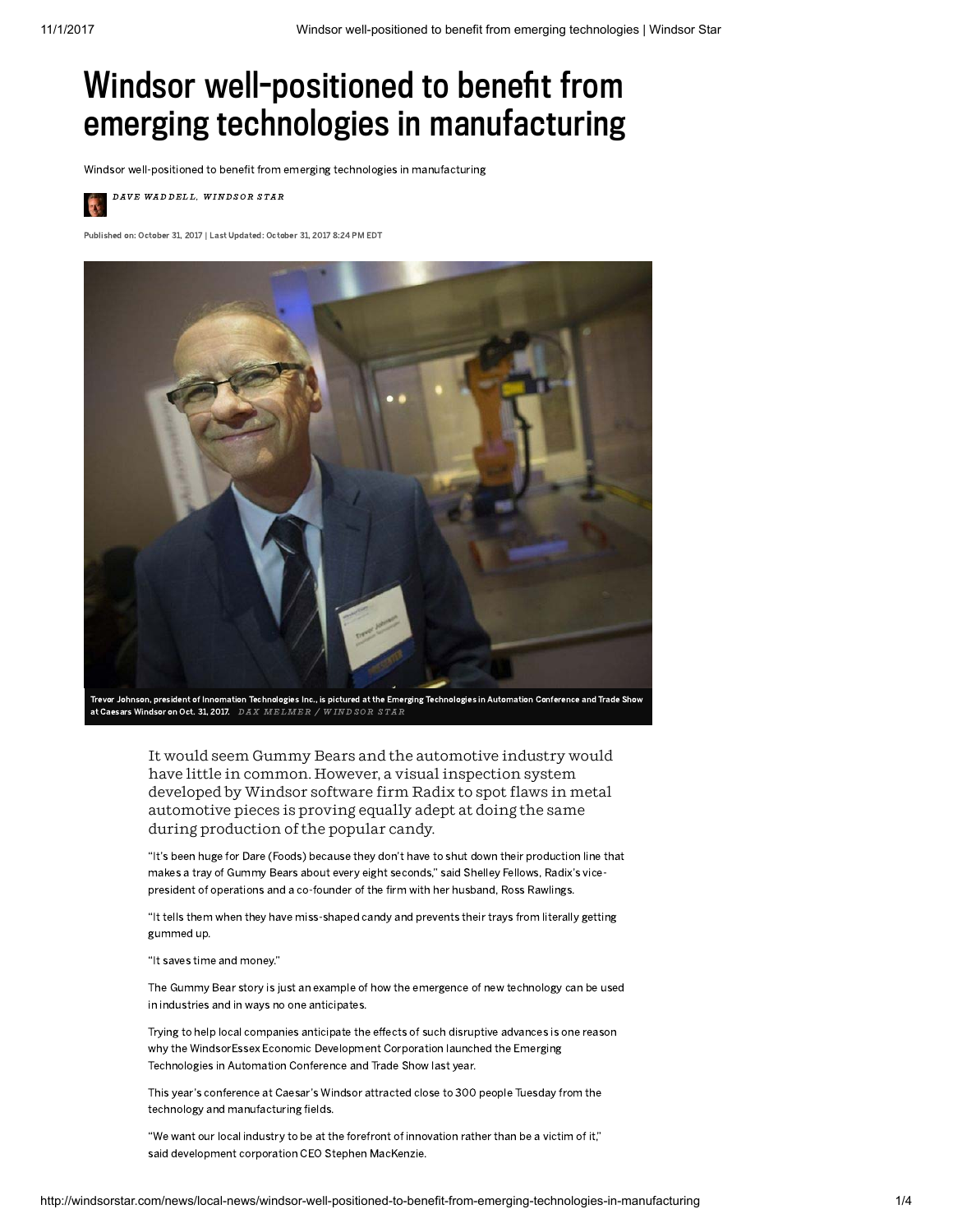"We're running this to assist industry and promote what our strengths are. The response has been tremendous."



Fellows said technology and artificial intelligence are already transforming manufacturing and the pace of change will only quicken.

"We're going to see advancements in vision systems and machine learning," Fellows said.

"The capacity to collect detailed data, how to use it, make recommendations and learn from it is going to quietly transform (manufacturing)."

Such products as Microsoft's Halo Lens and Google Glass are allowing companies to digitally twin their operations.

The virtual and augmented reality allows for realistic training on equipment without stopping production and for quicker maintenance procedures.

"You can access a repair manual or identify a part while standing right there in front of the machine," Fellow said. "It's a wearable computer."

Such sophisticated equipment also allows companies to identify whether they have consistent flaws in certain production areas.

Robots working side-by-side with humans will also be more common.

Such smart or intelligent manufacturing concepts all fit under the umbrella of what Siemens' vice-president Michael Gardiner calls Industrie 4.0.

Industrie 4.0 is the industrial blueprint the German government produced in 2011 and is being copied around the world.

"The big trend is the convergence of digital information and physical operations," said Gardiner, who oversees Industry Strategy and Advance Manufacturing for the international giant.

"It makes for more flexible and efficient manufacturing systems. It's a game-changer."

An example of the possibilities is Mind Sphere, a project Siemens and IBM developed together.

It's an open, cloud-based platform that allows companies to connect their machines and physical infrastructure to the digital world. It connects those machines to billions of smart devices and potential solutions to whatever issue is presented.

"It uses machine learning and algorithms to decide what to do or spot your problem," Gardiner said. "It's like having someone help improve your vision."

Gardiner said the local economy has no need to fear such rapid advancements in technology.

The community's core economic strengths in automotive, advance manufacturing and agricultural are industries that are driving advances in technology.

"I travel around the world and see what's being done and I'm very optimistic about the future of this area," Gardiner said.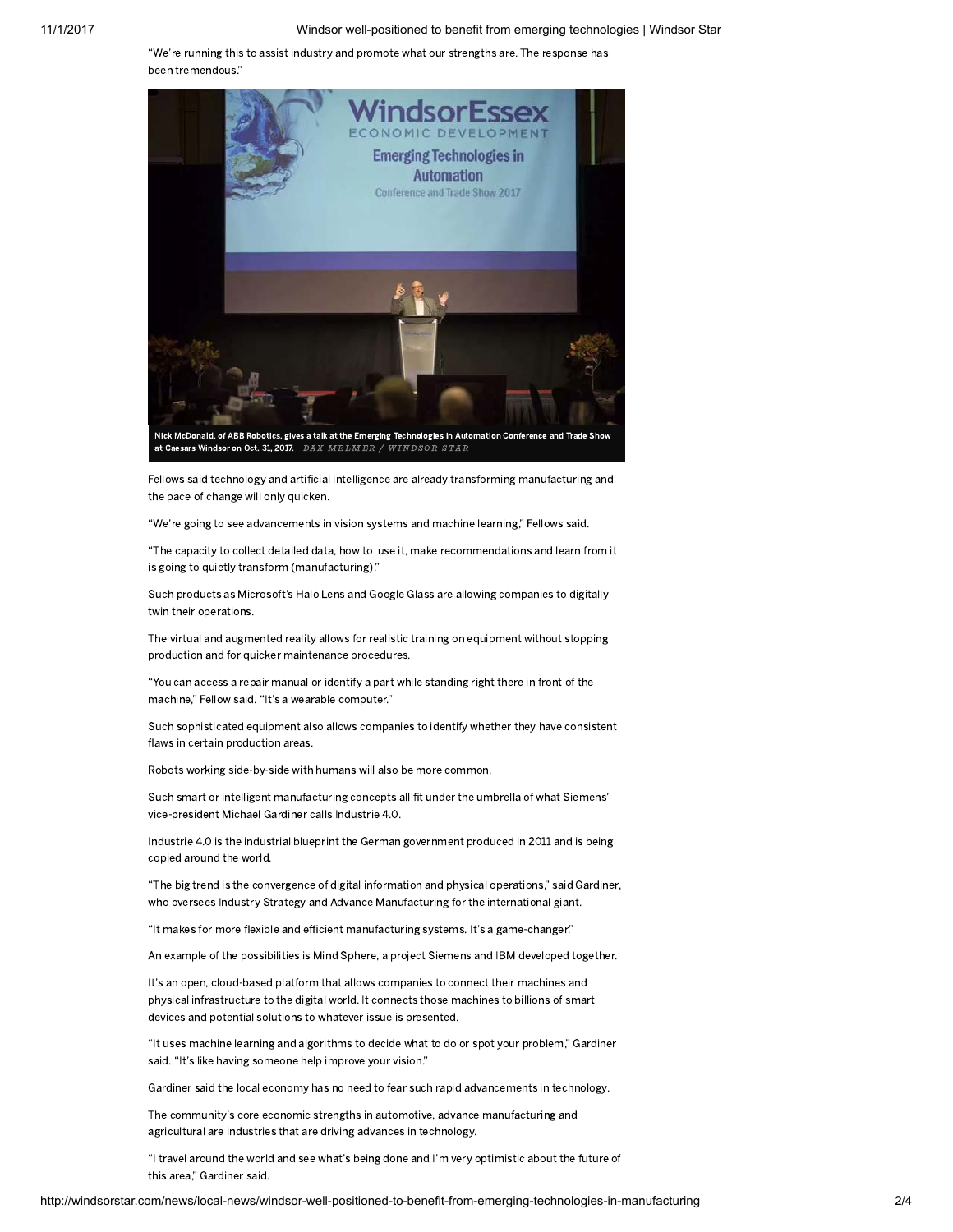#### 11/1/2017 Windsor well-positioned to benefit from emerging technologies | Windsor Star

"(Technology) is already bringing manufacturing back to the Americas through innovation. You want to be high-value added, innovative and develop intellectual property.

"There's a lot of innovative companies around here."

Innovation can also come in business models used in advanced manufacturing.

Innomation Technologies president Trevor Johnson gave a presentation about a machine prototype his firm is developing that would allow the same machine cell to perform more than one type of job.

"It would be like having an electric drill and just changing the bits," Johnson said in simplifying the machine's capabilities.

"Right now in industry it's one machine, one job. It's very expensive, especially for smaller shops.

"It could drastically reduce costs because you just buy the machine once. It's standardized, so that means you could just change the tools and programming, so no need for expensive set-up trips."

Johnson hopes to have a sellable prototype available early in the New Year.

dwaddell@postmedia.com [\(mailto:dwaddell@postmedia.com\)](mailto:dwaddell@postmedia.com)

twitter@winstarwaddell [\(http://www.twitter@winstarwaddell\)](http://www.twitter@winstarwaddell/)